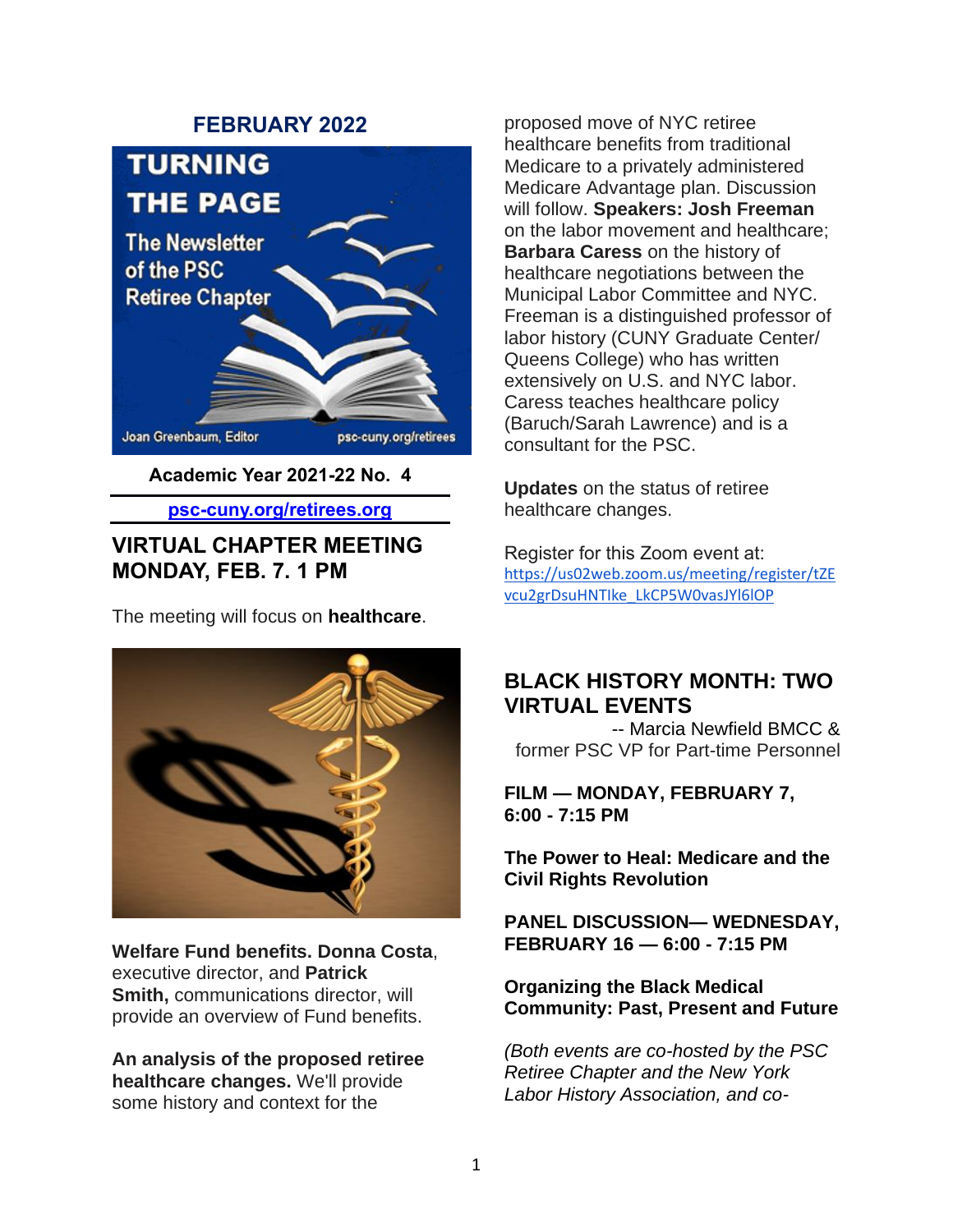#### *sponsored by NYU Tamiment-Wagner Collection and LaborArts.)*

It has become a tradition to celebrate Black History Month by lauding the accomplishments of great heroines and heroes—people whose artistic, scientific, and humanistic efforts are models to emulate and honor.



It's not so common to document the details of the racism that contaminated (and continues to contaminate) whatever ideals we espouse. The New York Labor History Association, chaired for two decades by our own Irwin Yellowitz, and the PSC Retiree Chapter and its Anti-Racism Committee, are co-hosting two events that provide insight into the conditions that many of our colleagues lived through. Before the passage of Medicare and the Civil Rights laws initiated by President Johnson in 1964, hospitals were not obliged to offer anywhere near equal treatment to African Americans. But these new laws required that hospitals desegregate to get Medicare money. Black professionals and grassroots activists, and the eagerness of hospitals to get

federal money, got the hospitals to comply. **"The Power to Heal: Medicare and the Civil Rights Revolution"** is a one-hour film documentary, produced in 2018 by Dr. Barbara Berney, emeritus associate professor at the CUNY Graduate School of Public Health. It was aired on PBS and illustrates the struggle, the resistance, and the conditions that advocates worked to overcome, not the least of which was the opposition of the American Medical Association. Thousands of hospitals managed to change. Dr. Berney will be available after the film to chat and answer questions.

Inspired by this film, we are also hosting a panel discussion on Wednesday, February 16th, to explore organizing in the Black medical community. Most white people, including progressives, are not aware of the extent and depth of these efforts. The panel: **Organizing the Black Medical Community: Past, Present and Future,** will explore the origins, challenges, and future visions of prominent leaders, especially the concept of collaboration among groups. Panelists include:

Dr. Donald Moore, president of Provident Clinical Society, the Brooklyn Affiliate of the National Medical Association (NMA) and a Board Member of Physicians for a National Health Program-Metro (PNHP), will be moderator. The panelists will be Dr. Doris Browne, 118th President of the National Medical Association (NMA), Dr. Julius Johnson, president and founder of Greater NYC Black Nurses Association, and Lystra Sawney, vice president of a new organizing department of SEIU Local 1199 focused on home health care workers.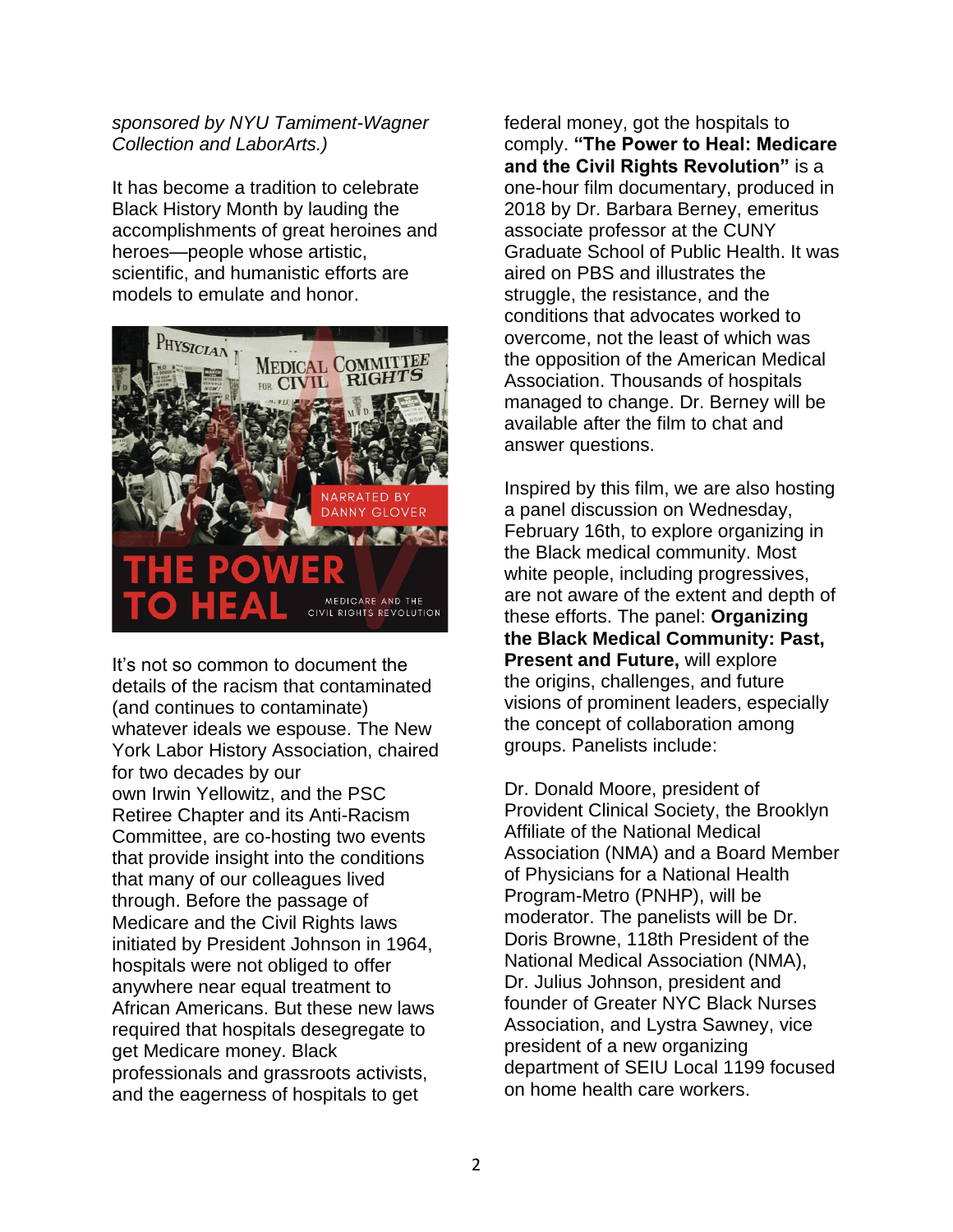Dr. Browne has said, "We must know our history if we are to move forward and not be destined to repeat some of the atrocities of the past." Dr. Johnson agrees, saying, "I think we should address past issues and how we plan on addressing them through collaborative approaches in the future." There is currently bi-partisan support in the NY State Legislature for a Fair Pay for Home Care Act.

There will be time for Q&A. Hopefully, we will all be enlightened and energized by the conversation.

### **UPDATES ON RETIREE HEALTHCARE**

*Here are the most recent and relevant updates on the moving target of our changing retiree healthcare. You can find updated information at:* [https://www.psc-cuny.org/whats](https://www.psc-cuny.org/whats-happening-retiree-healthcare)[happening-retiree-healthcare](https://www.psc-cuny.org/whats-happening-retiree-healthcare)



### **JUDGE DELAYS RETIREE HEALTHCARE SWITCH TO**

**APRIL:** The City planned to have its Medicare Advantage Plus (MA+) plan in place on January 1, 2022. In a court order, made public at 5 PM on Tuesday, December 14, Justice Leon E. Frank in

effect said **NOT SO FAST**. He extended his injunction, pushing back implementation of the Medicare Advantage Plus plan to April 1, 2022 and the opt-out date to March 31, 2022.

The order was in response to the lawsuit brought by the NYC Organization of [Public Service Retirees.](https://www.facebook.com/groups/888622578669131)

Judge Frank wrote that his "preliminary injunction will remain in effect until" the City and the Medicare Advantage vendor, The Alliance, satisfy "the following conditions:"

- 1. "The effective date of the Medicare Advantage Plus Plan (the "Advantage Plan") shall be April 1, 2022, with the opt-out period to end March 31, 2022. However, there will be a continuing opt-out period until June 30, 2022, even while the Advantage Plan is in effect;"
- 2. "Respondents shall send to all retirees a letter containing a list of the corrections and additions made to the previously sent Enrollment Guide as discussed between the parties, on or before January 7, 2022. The letter must contain information on how a retiree can obtain a corrected Enrollment Guide free of charge, and the specific web addresses where the corrected Enrollment Plan may be seen; and"
- 3. "Respondents must ensure that there only be one set of deductibles in the calendar year 2022 for all retirees."

In addition, in order to clarify which medical providers accept the MA+ plan, the judge ordered the City to report bi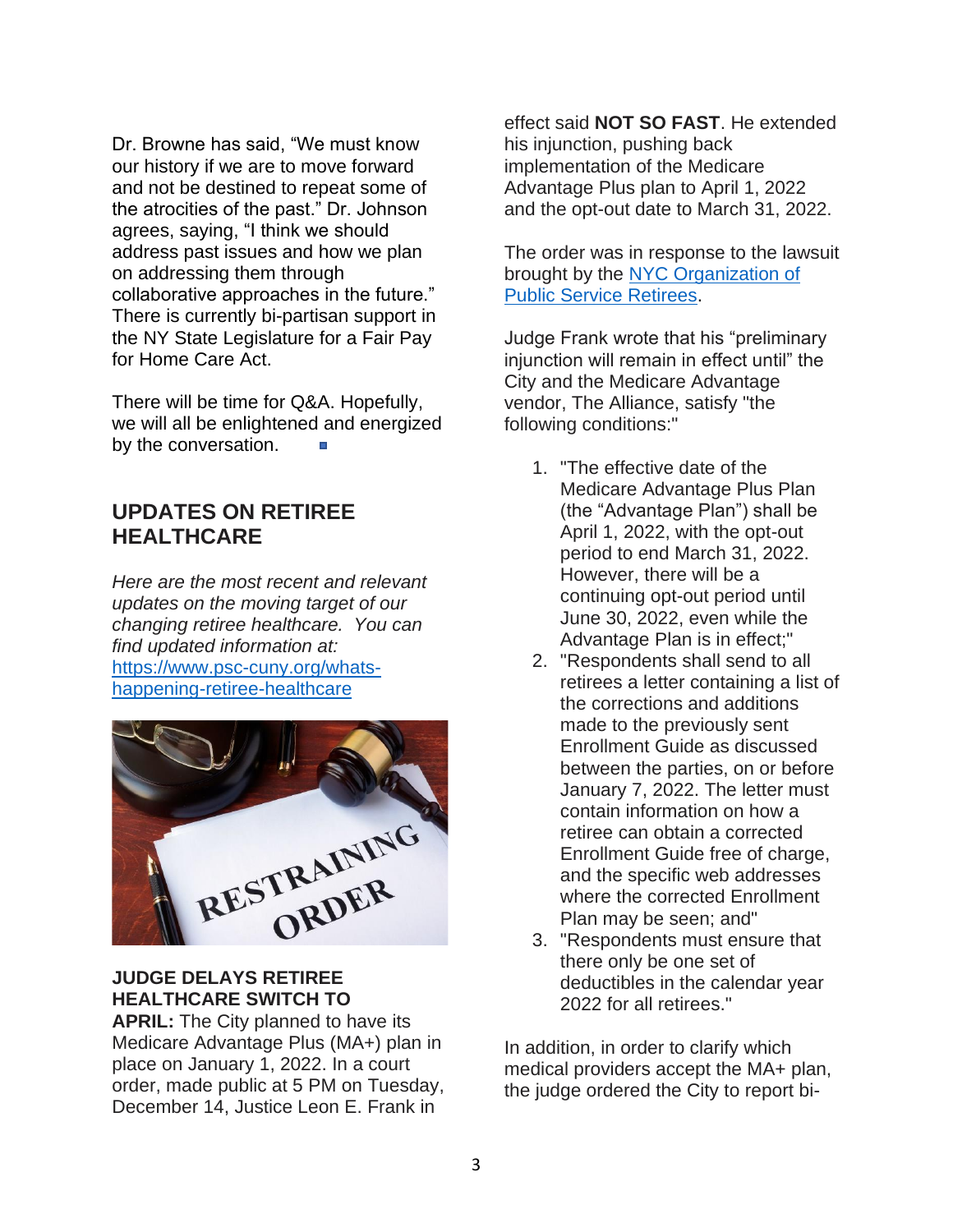weekly on "how many medical providers have been contacted personally regarding the plan…[and] how many medical providers in such areas have yet to be personally contacted about the plan, and how and when those additional medical providers will be contacted."



**The City's "The Dog Ate My Homework" Defense:** Judge Frank clearly rejected the City's contention before his court that it could not send out a new enrollment guide to correct many errors in the original because of "a" [global paper supply shortage.](https://www.nydailynews.com/news/politics/new-york-elections-government/ny-nyc-de-blasio-blames-global-paper-shortage-city-retirees-health-plan-info-20211209-z5rh4ouc3nc7tacxvakx7ojbei-story.html)" He ordered that the City and vendor correct the enrollment guide and provided a three-month window for retirees to evaluate the corrected material and make a choice to opt-in or out. In sum, then, the judge's order:

- Keeps the premium-free MA+ plan in place, but delays implementation at the earliest until 4/1/22
- Sets 3/31/22 as the opt-out deadline, but also ordered an optout option until 6/30/22 for those

enrolled in the MA+ plan who decide they want to leave it.

- Guarantees that retirees will pay only one annual deductible in the "calendar year 2022."
- Instructs the City to notify all municipal retirees of errors in the original MA+ material, telling them how to obtain a corrected enrollment guide.
- Monitors bi-weekly the City's (and vendor's) individual outreach to medical providers, ostensibly (1) confirming whether or not these providers will accept the plan and (2) producing an accurate list of participating providers.

Bottom Line: If the judge's order stands, retirees will continue with City coverage premium-free until March 31. For over 90% of municipal retirees this means traditional Medicare with NYC Senior Care (Emblem) as their secondary insurance. Click [here](https://www.psc-cuny.org/sites/default/files/158815_2021_NYC_ORGANIZATION_OF_PU_v_NYC_ORGANIZATION_OF_PU_ORDER___INTERIM__MO_166.pdf) to read the judge's order.

[Here is a link](https://www.nysfocus.com/2021/12/14/judge-orders-city-to-delay-retiree-health-care-switch/) to an article on the judge's decision.

# **EMBLEM'S COPAYS FOR NYC SENIOR CARE:** The somewhat good

news from the judge's chambers was tempered by a "Dear City of New York Retiree" letter from Emblem Health announcing previously negotiated copays that took effect on January 1 for those currently on the GHI/Empire Blue Cross Blue Shield Senior Care plan. The vast majority of PSC and NYC retirees have Senior Care as their supplementary insurance to traditional Medicare.

Emblem listed a host of services and procedures for which there will be a \$15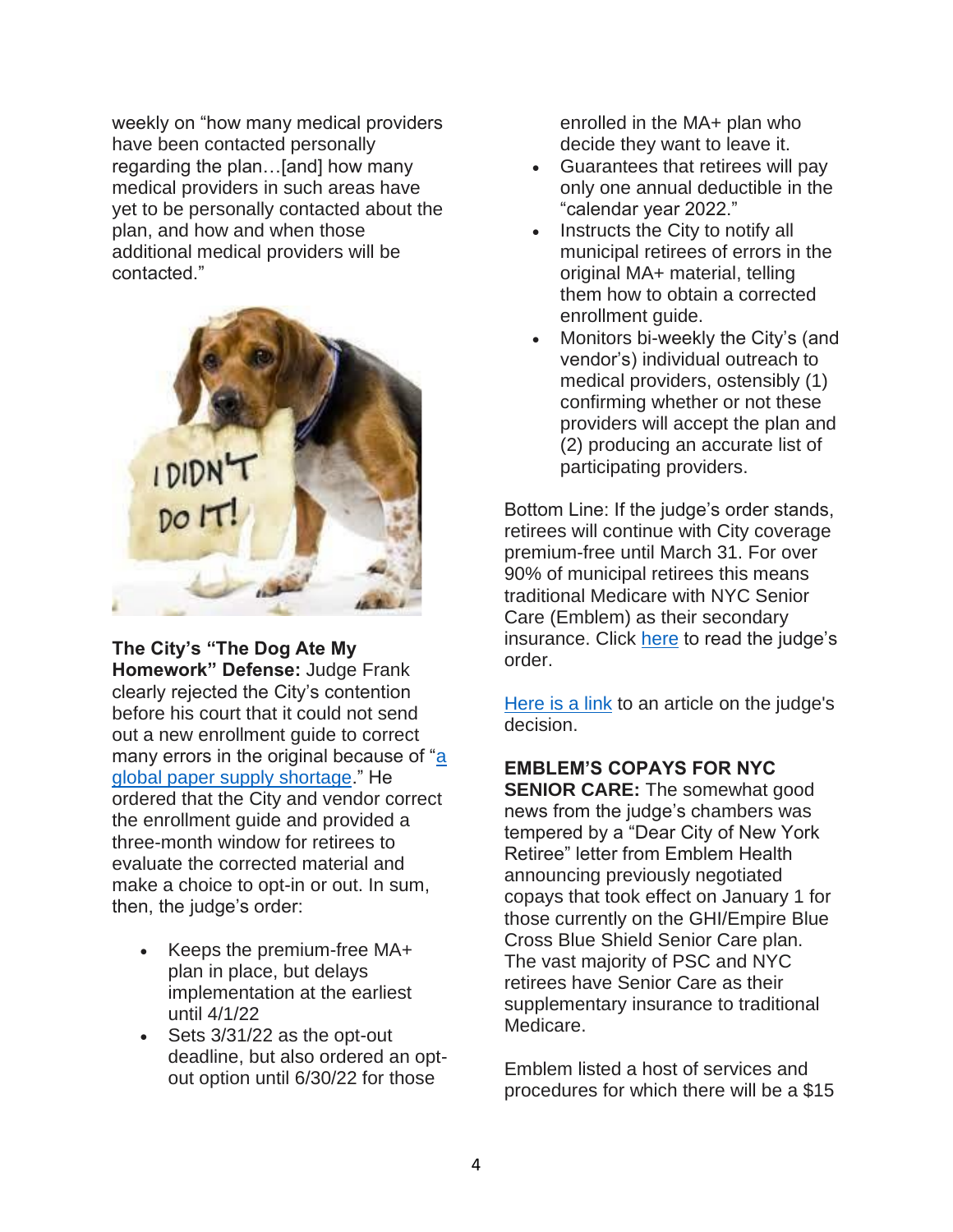copay. It then informed recipients that "this is not a full list of services with a copay."

The NYC Office of Labor Relations (OLR) and the Municipal Labor Committee (MLC) negotiated the copays PRIOR to their agreement to move most NYC retirees from traditional Medicare to the privately administered Medicare Advantage Plus plan. The copays were scheduled to go into effect much earlier, but implementation was delayed until 1/1/22. We alerted members at our December chapter meeting of the impending copays. Advance notice, however, doesn't make them more palatable. The reality is that those opting out of MA+ and remaining on Senior Care will soon confront copays on top of a premium for a plan that was once premium-free.

Emblem's "Dear City of New York Retiree" letter concludes with the hollow sentence "We're committed to supporting you."

The support we need is not Emblem's, but that of multiple retiree and union voices pressing the new mayoral administration and the courts to reverse the copays and the move to privatized Medicare. A daunting task, but one we must pursue.

**JANUARY 12 LETTER TO MAYOR ADAMS:** The PSC sent a letter on January 12 to Mayor Eric Adams noting that "active members and retirees—who oppose the further privatization of Medicare—were filled with hope when you expressed skepticism about the proposal several months ago." The letter made a simple and direct ask: "The PSC calls on you to carefully

examine and reconsider the previous administration's decision to convert premium-free health insurance for New York City retirees from traditional Medicare to a Medicare Advantage plan (MA+)."

The letter pointed to PSC President James Davis's testimony at a hearing conducted by the NYC Office of Labor Relations, which highlighted serious flaws in the City's contract with the MA+ vendor. Unlike standard MA contracts, the City's agreement requires minimal accountability from the vendor. It also allows the vendor to make future changes in the plan without consulting with NYC or the Municipal Labor Committee.

The letter was signed by James Davis and Bill Friedheim, chairperson of the Retirees' Chapter. You can read the letter [HERE.](https://www.psc-cuny.org/news-events/letter-mayor-adams-medicare-advantage)

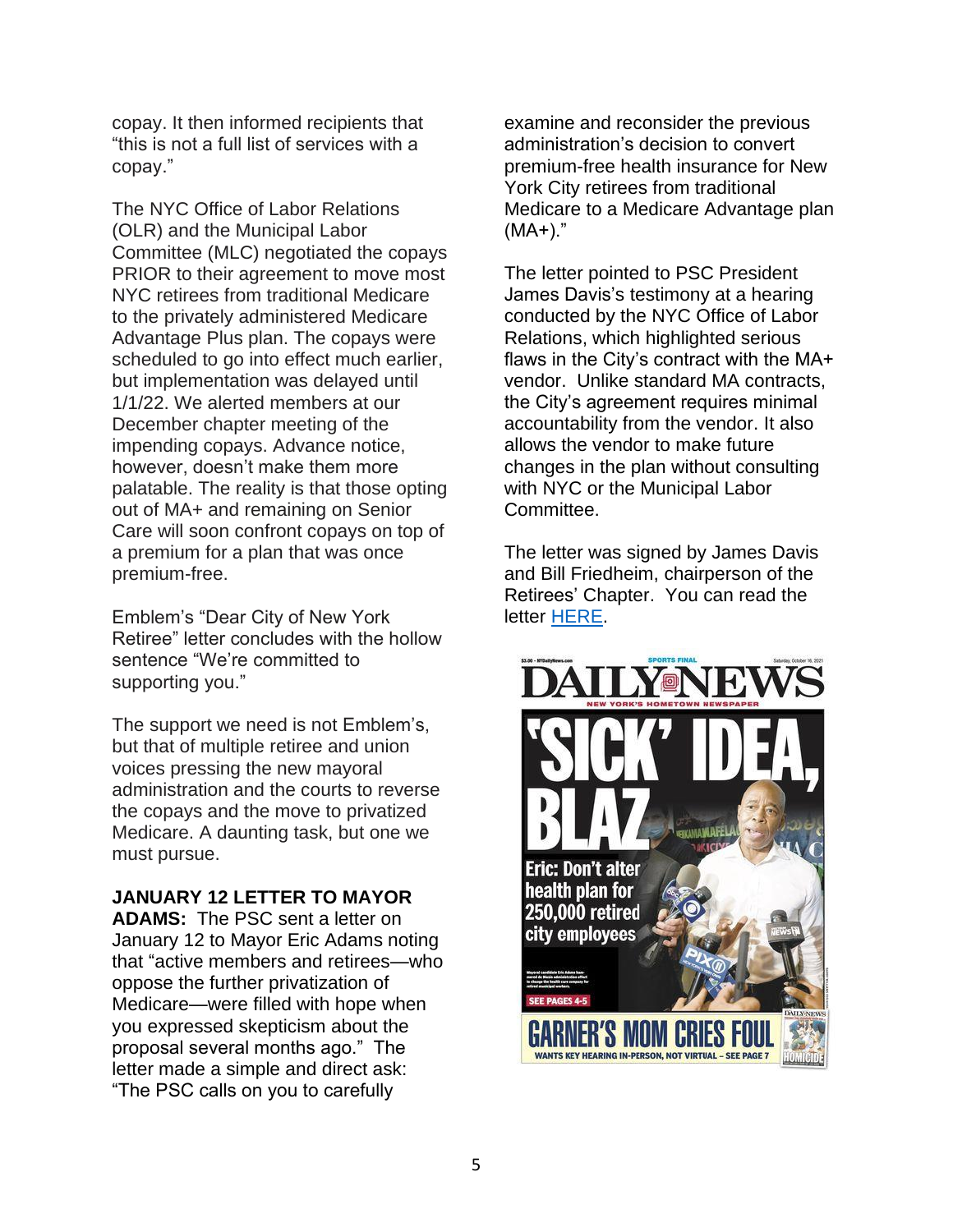Eric Adams was critical of the new health plan while campaigning in October, but since taking office has yet to make a public statement on the issue.

## **ALLIANCE RELEASES PRE-AUTHORIZATION LIST**



Many have already seen this disturbingly long list of preauthorizations required for the MA+ plan, recently released by its Alliance sponsors. But in case you have not, [HERE](https://www1.nyc.gov/assets/olr/downloads/pdf/health/3876290%201036200NYMENEBS%20GRS%20CoNY%20Prior%20Authorization%20FAQs%2009%2021%20(002).pdf) is the link distributed by the NYC Office of Labor Relations.

Included in the link is the following statement: "Below is a general list of services to help you know when prior authorization is required or when to ask your provider to request it. **Please note, this is not a complete list** and is provided as a guide to help you get the most out of your plan. Detailed prior authorization information is available for your providers." [Emphasis added.] Below this statement is a list of 87 medical services and types of medical equipment. Chapter members are encouraged to examine this list carefully. Here are 10 selected items needing prior approval from the list of 87:

• Rehabilitation facility admissions

- Skilled nursing facility admissions
- Home health
- Pain management
- Nonstandard wheelchairs
- CT scan (including CT angiography)
- **Echocardiograms**
- PET scan
- Radiation (oncology)
- Psychological and neuropsychological testing

Listed regarding transplants:

- Prior authorization is required for Medicare-covered transplant admissions.
- Prior authorization required for Inpatient Services for 10 listed types of transplants

In response to questions related to prior authorizations, the Alliance statement says that "You aren't responsible for asking for it [authorization] when you see a provider that accepts NYC Medicare Advantage Plus." And "If you see an out-of-network provider, you can ask them to request it for you." If authorization is denied, you always have right to appeal the decision. Among other MA plans, an average of about 40 percent of appeals are upheld and the requested service(s) delivered. In contrast, prior authorization is rare among those enrolled in Traditional Medicare.

## **THE CROSS-UNION RETIREE ORGANIZING COMMITTEE**

-- Jim Perlstein, BMCC

The Cross-Union Retiree Organizing Committee (CROC) emerged this past summer in response to the surprise late spring announcement that, come January 1, 2022, all municipal retirees